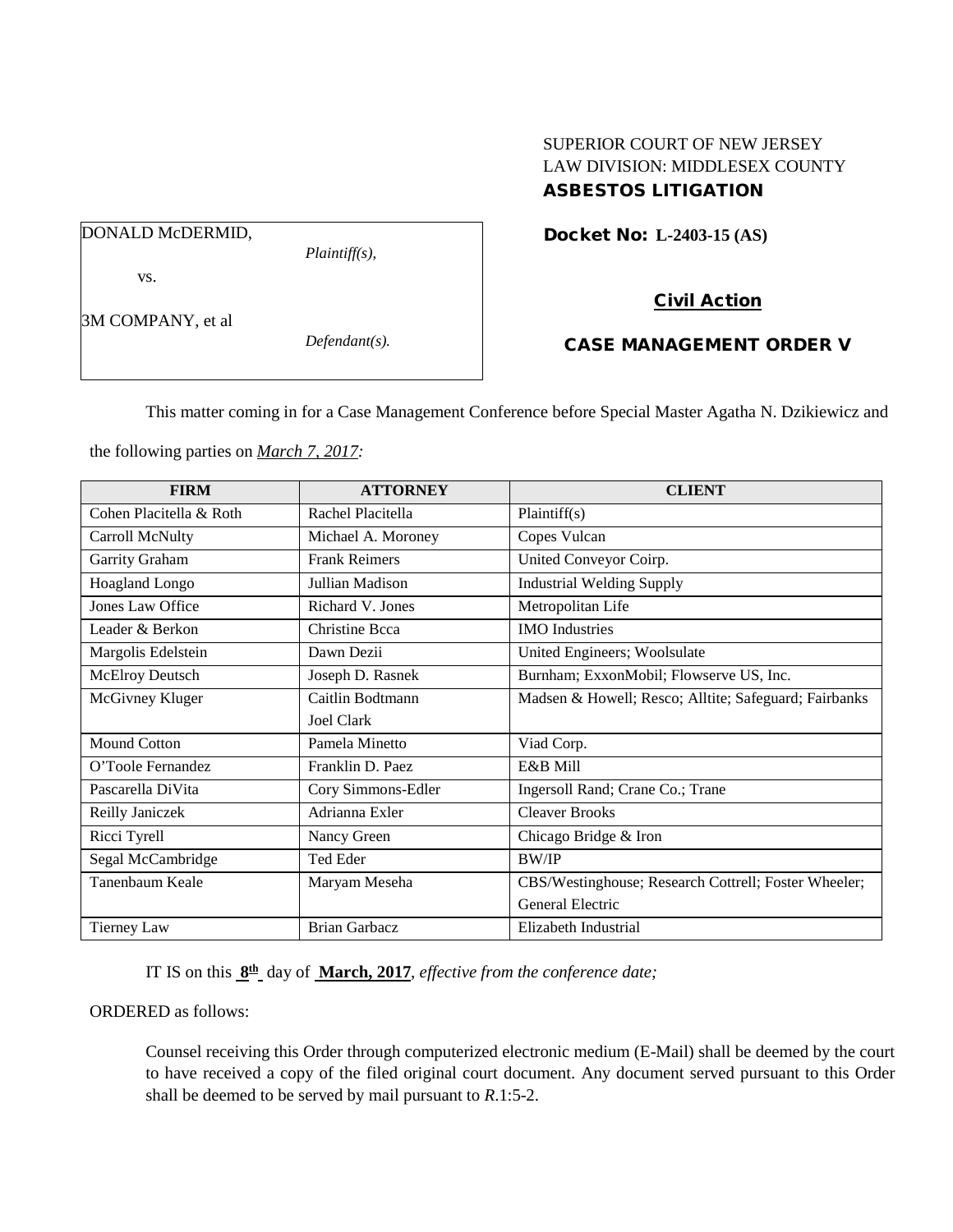## **DISCOVERY**

- June 16, 2017 Fact discovery, including depositions, shall be completed by this date. Plaintiff's counsel shall contact the Special Master within one week of this deadline if all fact discovery is not completed.
- June 16, 2017 Depositions of corporate representatives shall be completed by this date.

### **EARLY SETTLEMENT**

June 23, 2017 Settlement demands shall be served on all counsel and the Special Master by this date.

#### **SUMMARY JUDGMENT MOTION PRACTICE**

| July 7, 2017    | Plaintiff's counsel shall advise, in writing, of intent not to oppose motions by this date. |
|-----------------|---------------------------------------------------------------------------------------------|
| July 21, 2017   | Summary judgment motions shall be filed no later than this date.                            |
| August 18, 2017 | Last return date for summary judgment motions.                                              |

#### **MEDICAL DEFENSE**

- June 30, 2017 Plaintiff shall serve medical expert reports by this date.
- September 1, 2017 Defendants shall identify its medical experts and serve medical reports, if any, by this date. **In addition, defendants shall notify plaintiff's counsel (as well as all counsel of record) of a joinder in an expert medical defense by this date.**

### **LIABILITY EXPERT REPORTS**

| July 31, 2017     | Plaintiff shall identify its liability experts and serve liability expert reports or a certified<br>expert statement by this date or waive any opportunity to rely on liability expert testimony. |
|-------------------|---------------------------------------------------------------------------------------------------------------------------------------------------------------------------------------------------|
| September 1, 2017 | Defendants shall identify its liability experts and serve liability expert reports, if any, by this<br>date or waive any opportunity to rely on liability expert testimony.                       |
| October 2, 2017   | Plaintiff shall identify its rebuttal liability experts and serve rebuttal liability expert reports,<br>if any, by this date.                                                                     |

#### **EXPERT DEPOSITIONS**

October 31, 2017 Expert depositions shall be completed by this date. To the extent that plaintiff and defendant generic experts have been deposed before, the parties seeking that deposition in this case must file an application before the Special Master and demonstrate the necessity for that deposition. To the extent possible, documents requested in a deposition notice directed to an expert shall be produced three days in advance of the expert deposition. The expert shall not be required to produce documents that are readily accessible in the public domain.

\_\_\_\_\_\_\_\_\_\_\_\_\_\_\_\_\_\_\_\_\_\_\_\_\_\_\_\_\_\_\_\_\_\_\_\_\_\_\_\_\_\_\_\_\_\_\_\_\_\_\_\_\_\_\_\_\_\_\_\_\_\_\_\_\_\_\_\_\_\_\_\_\_\_\_\_\_\_\_\_\_\_\_\_\_\_\_\_\_\_\_\_\_\_\_\_\_\_\_\_\_\_\_\_\_\_\_\_\_\_